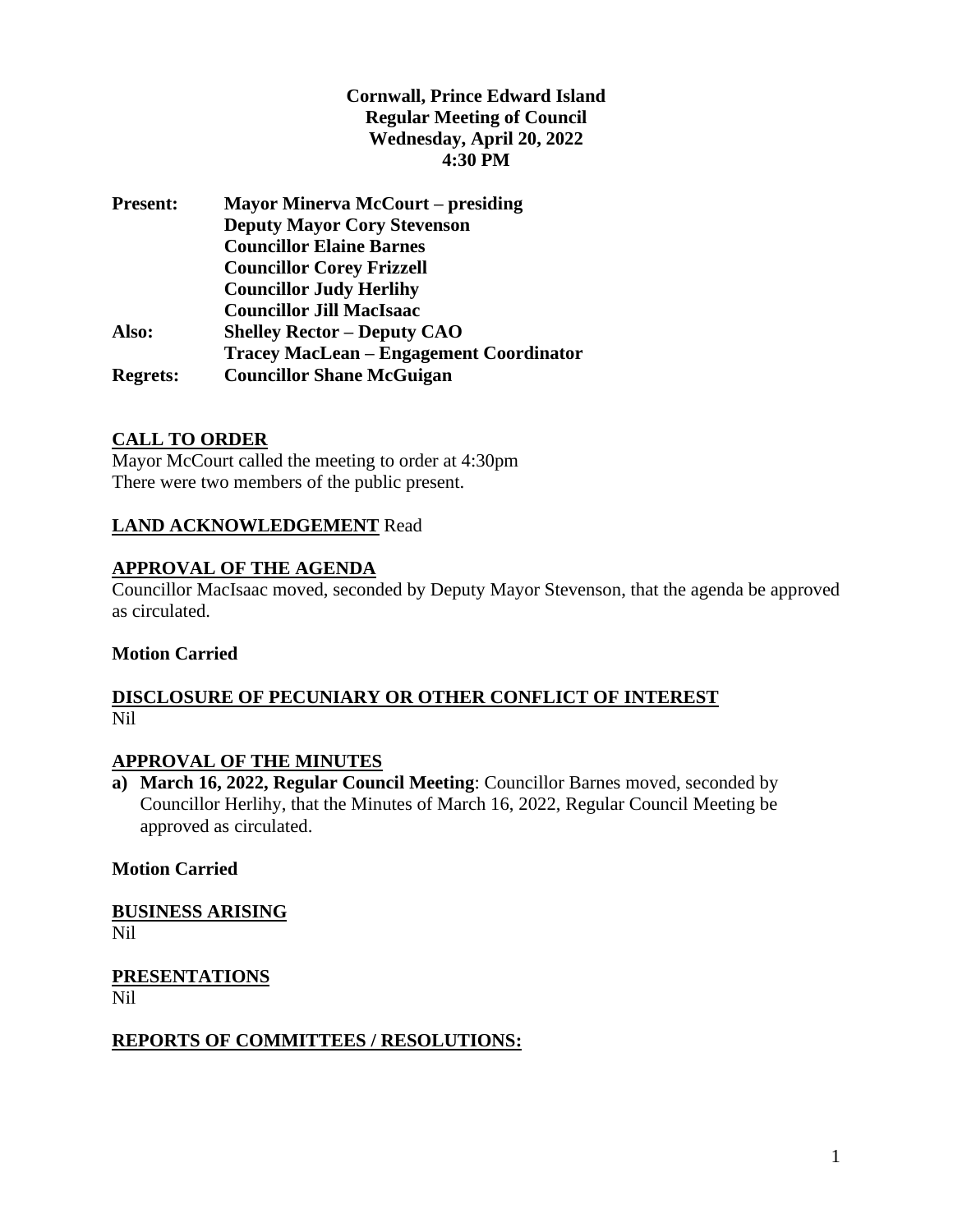# **INFRASTRUCTURE**

# **Reports & Resolutions**

- **a) Minutes** April 7, 2022
	- Councillor Barnes thanked all those that were able to attend and noted that discussion was held on water conservation and the Pesticide Bylaw noting that with the amendments, the fees are now gone.
- **b) Resolutions –**

# **I-02-2022 ~ MSC Application – Master Utility Study**

| <b>Moved by Councillor</b>    | <b>Elaine Barnes</b>  |
|-------------------------------|-----------------------|
| <b>Seconded by Councillor</b> | <b>Cory Stevenson</b> |

**Whereas:** The Town of Cornwall Water and Sewer Utility infrastructure requires significant upgrades; the utility needs to do a Water and Sewer Master Utility Strategy to evaluate the existing systems and make short- and long-term recommendations for improvements of the systems based on growth and development, and climate change,

**And Whereas:** The Municipal Strategic Component of the Gas Tax program has funding available for such projects,

**Therefore, be it Resolved:** That the Town of Cornwall approve applying to the Municipal Strategic Component of the Gas Tax fund for the Water and Sewer Master Utility Strategy project in the amount of \$66,000.00 which represents fifty percent of the estimated total eligible costs of the project.

# **Motion Carried**

# **I-03-2022 ~ Pesticide Bylaw First Reading**

| <b>Moved by Councillor</b>    | <b>Cory Stevenson</b> |
|-------------------------------|-----------------------|
| <b>Seconded by Councillor</b> | <b>Judy Herlihy</b>   |

**Whereas:** The Town of Cornwall has heard comments and concerns from residents regarding the Town bylaw for the regulation of pesticides within the Town since the initial passing of the bylaw;

**And Whereas:** Council has discussed amending the bylaw at various times over the past several years and had several committees of council study the bylaw and the expressed concerns;

**And Whereas:** Council desires to update the bylaw to address several of the concerns received and finds it more administratively convenient to pass a new bylaw;

**Therefore, be it Resolved:** That Town of Cornwall Bylaw #2022-01, A Bylaw to Regulate Cosmetic Pesticides be read and approved a first time. **Motion Carried**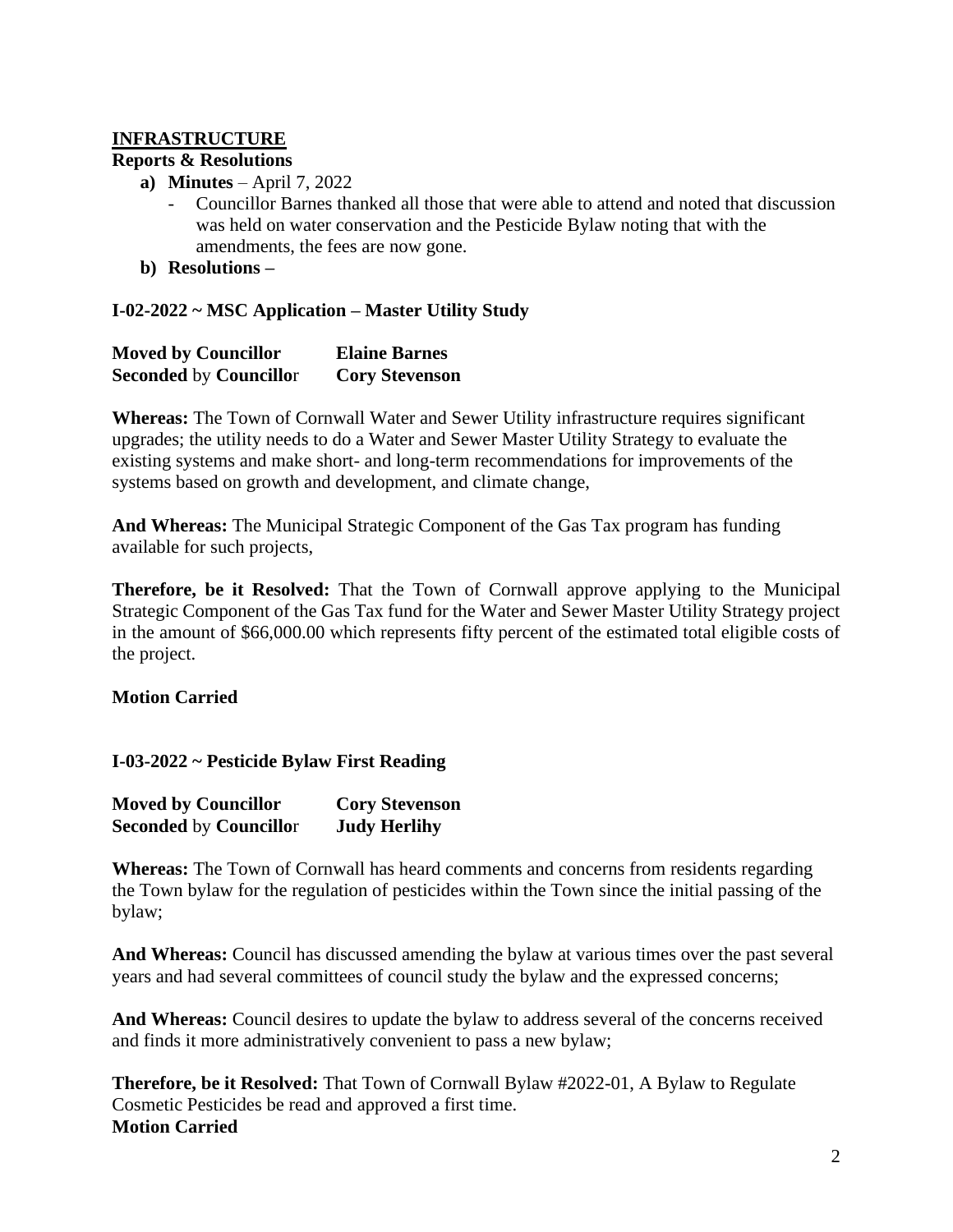### **I-04-2022 ~ Green Lawn Rebate Program**

| <b>Moved by Councillor</b>    | <b>Judy Herlihy</b>  |
|-------------------------------|----------------------|
| <b>Seconded by Councillor</b> | <b>Elaine Barnes</b> |

**Whereas:** The Town of Cornwall supports green initiatives for its residents;

**And Whereas:** The Town of Cornwall Environment Committee is proposing a lawn care rebate program to encourage natural lawn care maintenance;

**Therefore, be it Resolved:** That the Town of Cornwall shall budget \$5,000 for a green lawn rebate, with a maximum approval of \$50 per resident property from May  $1<sup>st</sup>$ , 2022, to October 31<sup>st</sup>, 2022, until the funds are depleted.

### **Motion Carried**

Deputy Mayor Stevenson noted that this is a great initiative and Councillor Barnes discussed promotion to residents once the program is in place.

#### **PLANNING COMMITTEE**

**Reports & Resolutions:**

- a) **Minutes – April 6, 2022**
- b) **Resolutions**

#### **PL-08-2022 ~ WR Estates – Preliminary Approval**

| <b>Moved by Councillor</b>    | <b>Jill MacIsaac</b>  |
|-------------------------------|-----------------------|
| <b>Seconded by Councillor</b> | <b>Corey Frizzell</b> |

**Whereas;** on April 13, 2022, the Town received a Development Concept for Parcel ID No 246470; and

**Whereas;** the proposal was reviewed by the Town and amended slightly to comply with the Town of Cornwall's Official Plan and Zoning and Subdivision Control Bylaw 414.

**Therefore, Be It Resolved That;** Council grant Preliminary Approval of Phase Three of West River Estates Subdivision as depicted in the Derek A. French Professional Services Inc. Drawing No. 22014-L1 and dated April 13, 2022, subject to the Developer entering into a Subdivision Agreement and a Utility Agreement with the Town.

#### **Motion Carried**

**PL-09-2022 ~ Cornwall Business Centre - Permit**

**Moved by Councillor Corey Frizzell Seconded** by **Councillo**r **Judy Herlihy**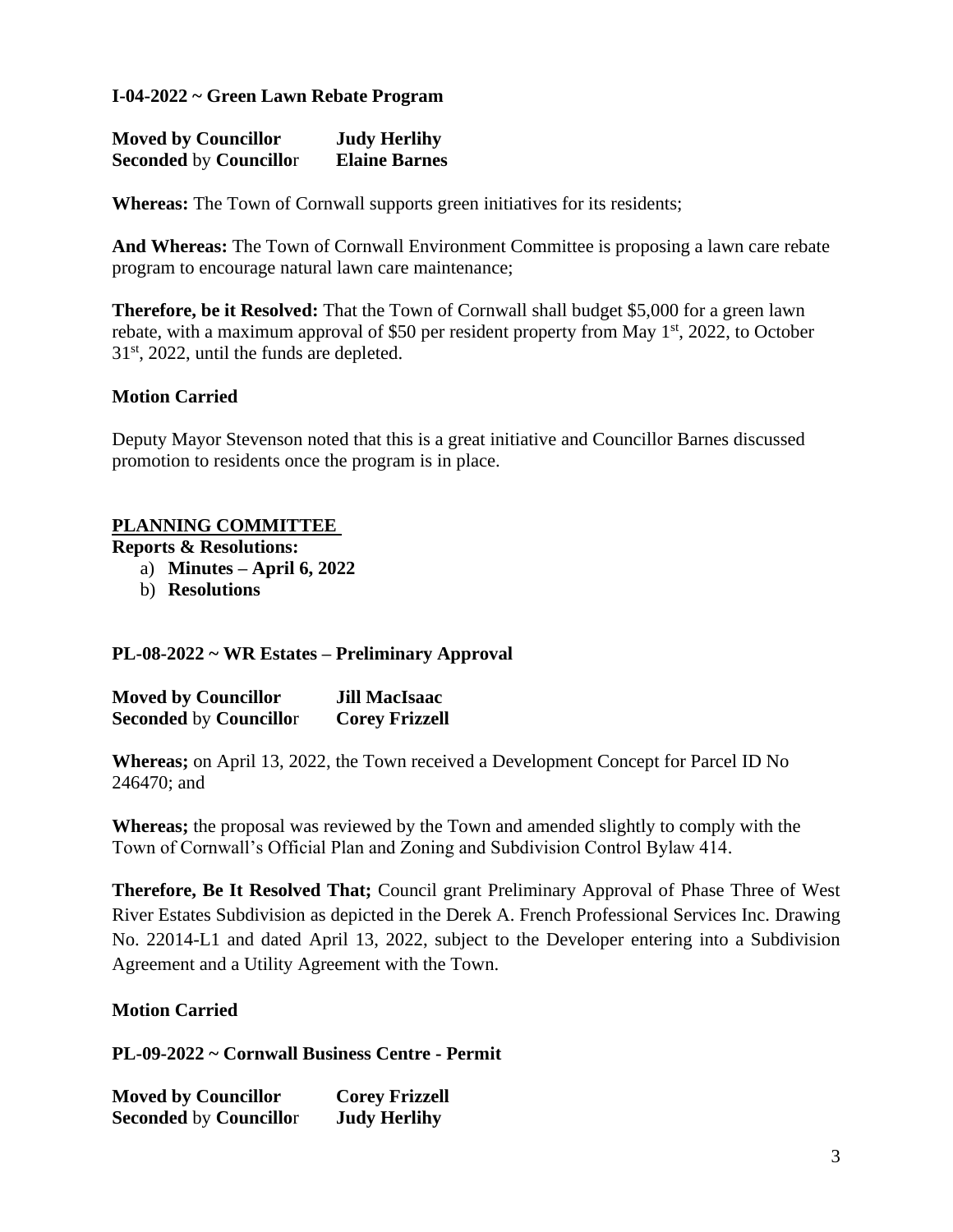**Whereas;** theTown received a Development Permit application on June 15, 2021 for the construction of a business centre on Parcel ID No. 246637; and

**Whereas;** the building will have an area greater than 600 sq. m. (6458 sq. ft.) and will require Council approval according to Section 1.5(a) of the Zoning & Subdivision Bylaw #414.

**Therefore, Be It Resolved That;** Council grant approval for the construction of a business centre on Parcel ID No. 246637, subject to the Developer entering into a Development Agreement with the Town.

### **Motion Carried**

#### **PL-10-2022 ~ Atlantic Planners Institute Conference Sponsorship**

| <b>Moved by Councillor</b>    | <b>Cory Stevenson</b> |
|-------------------------------|-----------------------|
| <b>Seconded by Councillor</b> | <b>Judy Herlihy</b>   |

**Whereas** the 2022 Atlantic Planners Institute (API) Conference is being held this year in Charlottetown, PEI from October 19-21, 2022: and

**Whereas** the conference will provide an important opportunity for professionals from diverse fields to come together to network and explore ways to further integrate the relationship between planning, communities, and the new environment; and

**Whereas** the Town of Cornwall has been a sponsor of the Conference previously.

**Therefore, Be it Resolved** that the Town of Cornwall becoming a Silver Level Sponsor in the amount of \$1500 for the 2022 API Conference in Charlottetown.

#### **Motion Carried**

#### **PL-11-2022 ~ Capital Drive Apartment – Special Permit Use**

| <b>Moved by Councillor</b>    | <b>Jill MacIsaac</b>  |
|-------------------------------|-----------------------|
| <b>Seconded by Councillor</b> | <b>Cory Stevenson</b> |

**Whereas;** Council received an application for a *Special Permit Use* to allow a sixty (60) unit apartment building on Parcel ID No. 245332 which property is zoned General Commercial (C1) and

**Whereas;** Council considered the Official Plan and the Town of Cornwall Zoning and Subdivision Control (Development) Bylaw #414, and noted apartments are a *Special Permit Use* in this zone. Council noted this development will not unduly impact the adjacent properties, or the essential character of the surrounding neighborhood.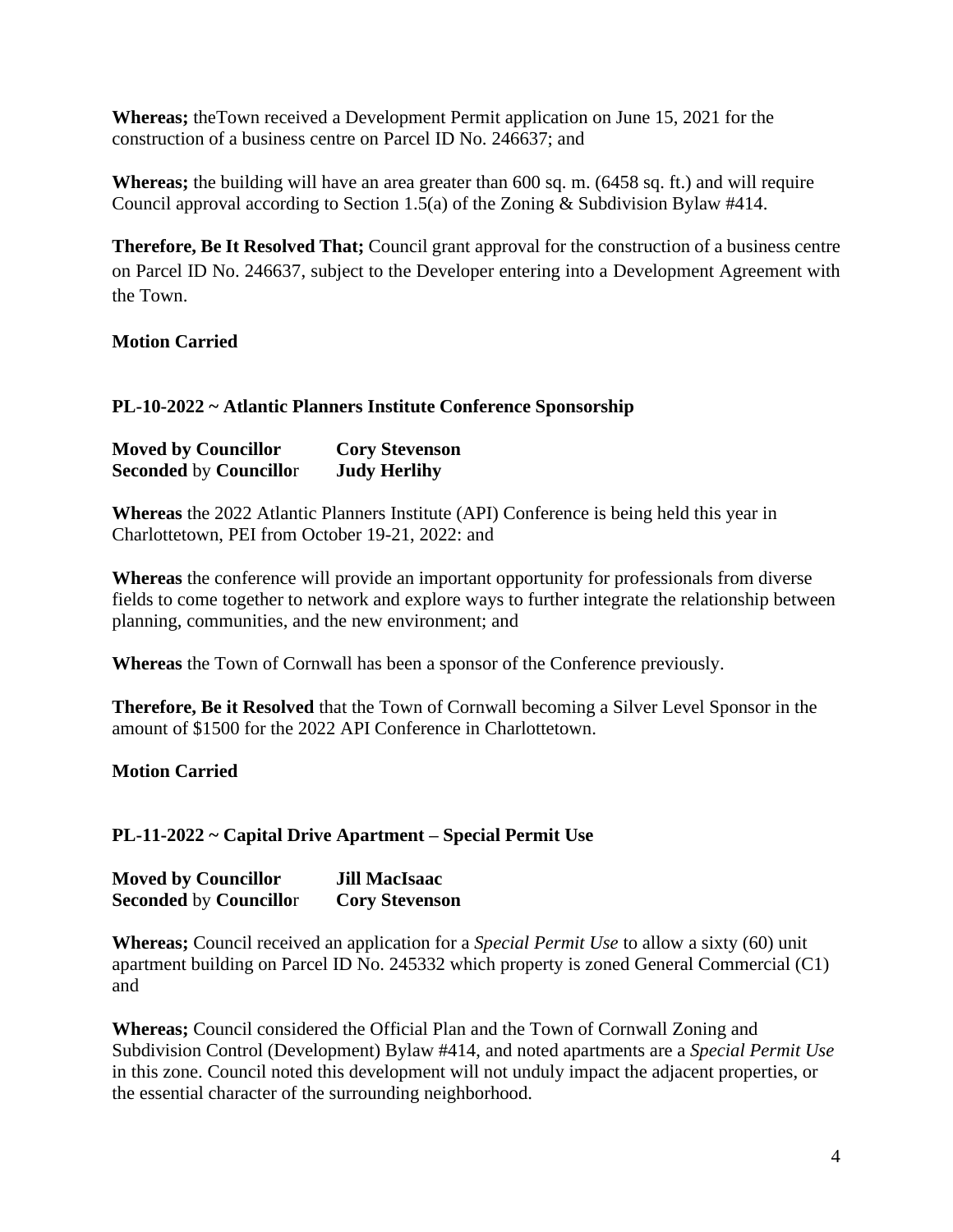**Therefore, Be It Resolved That;** Council grant approval of a *Special Permit Use* to allow a Sixty (60) unit apartment building to be constructed on Parcel ID No. 245332, subject to the developer entering into a Development Agreement.

**Motion Carried**

# **PL-12-2022 ~ Capital Drive Apartment – Height Exemption**

| <b>Moved by Councillor</b>    | <b>Jill MacIsaac</b>  |
|-------------------------------|-----------------------|
| <b>Seconded by Councillor</b> | <b>Cory Stevenson</b> |

**Whereas;** Council received an application to allow a sixty (60) unit apartment building on Parcel ID No. 245332 with a Building Height of 54ft.

**Whereas;** Council considered the Official Plan and the Town of Cornwall Zoning and Subdivision Control (Development) Bylaw #414, and noted the proposed building height exceeds 40 ft and will require a Height Restriction Exemption.

**Therefore, Be It Resolved That;** Council grant approval of a *Height Restriction Exemption* to allow this Sixty (60) unit apartment building to be constructed on Parcel ID No. 245332, subject to the Development meeting the requirements found in section 4.6(2) of the Zoning and Development Bylaw 414.

# **Motion Carried**

# **PL-13-2022 ~ Appointment of Development Officer**

| <b>Moved by Councillor</b>    | <b>Jill MacIsaac</b>  |
|-------------------------------|-----------------------|
| <b>Seconded by Councillor</b> | <b>Cory Stevenson</b> |

**Whereas;** the Town hired Paula Griffin as Development Clerk and gave her experience dealing with the duties of a Development Officer; and

**Whereas;** the Town of Cornwall provides development control within the Town boundaries, to do that the Planning Department will require a Development Officer, so

**Therefore, Be It Resolved That;** the Town of Cornwall appoints Paula Griffin as Development Officer.

# **Motion Carried**

Councillor Frizzell congratulated Paula Griffin on her new position and noted that he has heard great things about her from developers in the Town.

# **COMMITTEE OF COUNCIL – Deputy Mayor Cory Stevenson**

# **(i) FINANCE AND ADMINISTRATION**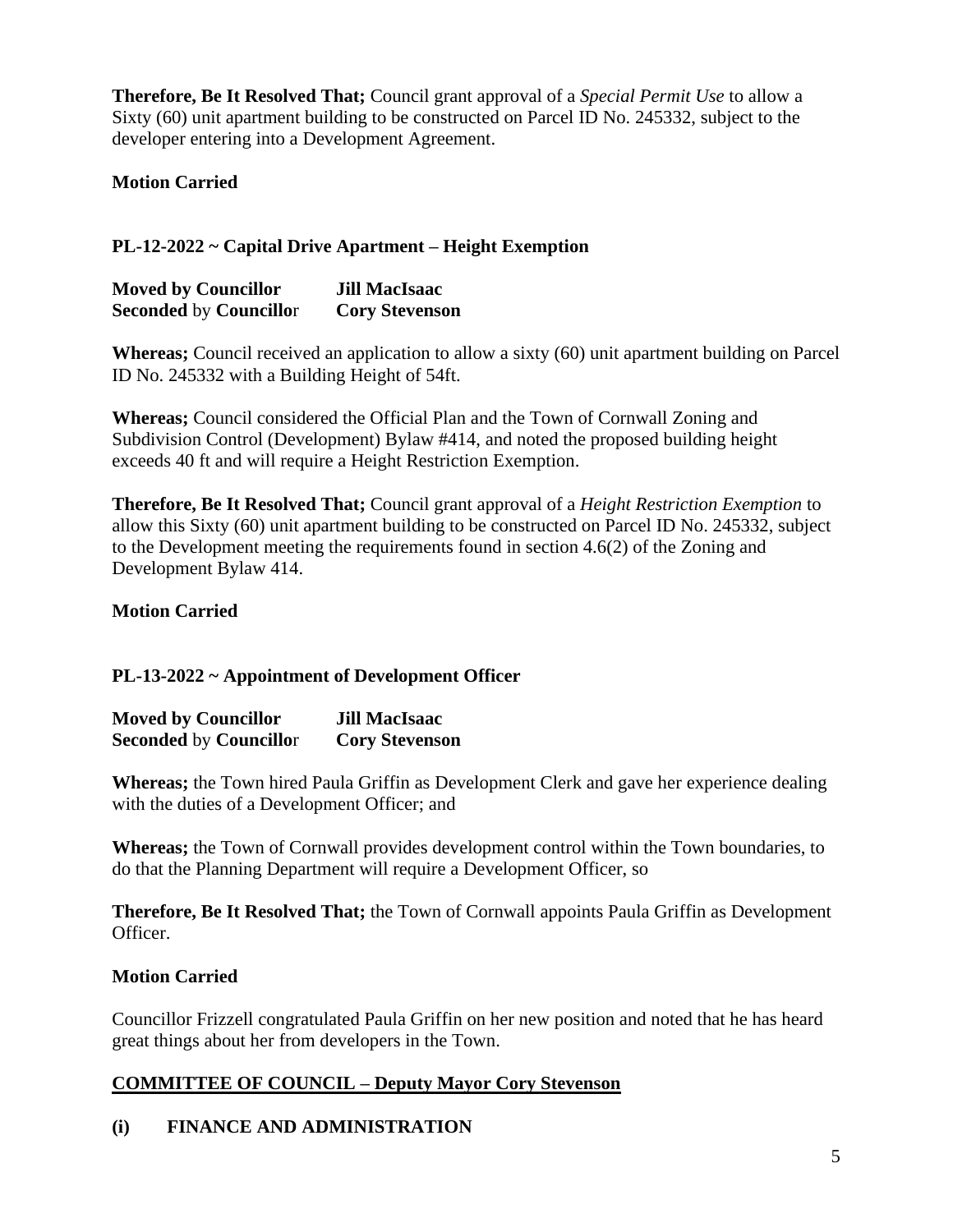**Reports & Resolutions**

**a) Minutes –** March 9, 2022

- **b) Comparative Income Statements –** No statement due to budget
- **c) Resolutions**

### **FA-13-2022 Town Operating Budget**

| <b>Moved by Councillor</b>    | <b>Cory Stevenson</b> |
|-------------------------------|-----------------------|
| <b>Seconded by Councillor</b> | <b>Jill MacIsaac</b>  |

**Be It Resolved:** That the 2022/23 operating budget for the Town of Cornwall with Revenues of \$4,587,136 and Expenditures of \$4,587,051.55 be adopted; and

**Be It Further Resolved;** That municipal taxation rates for 2022/23 shall remain unchanged except for the non-resident tax rate which shall increase. Tax rates are as follows:

A Municipal Tax Rate of \$0.46 per \$100 of assessment be levied against all non-commercial property in the Town of Cornwall for the period of January 1, 2022 to December 31, 2022 as per the provisions of the *Real Property Tax Act,* save and except, the non-commercial component of property which is owned by a non-resident person or non-resident corporation where the Municipal Tax Rate shall be \$1.00 per \$100 of assessment;

The non-commercial component of hotels and motels where the Municipal Tax Rate shall be: \$0.66 per \$100 of assessment where the owner is a resident person or resident corporation; or \$1.32 per \$100 of assessment where the owner is a non-resident person or a non-resident corporation;

The non-commercial component of apartment buildings containing three or more units where the Municipal Tax Rate shall be \$0.66 per \$100 of assessment where the owner is a resident person or a resident corporation; or \$1.32 per \$100 of assessment where the owner is a non-resident person or a non-resident corporation;

**Be It Further Resolved;** That a Municipal Tax Rate of \$0.96 per \$100 of assessment be levied against commercial property in the Town of Cornwall for the period of January 1, 2022, to December 31, 2022, as per the provisions of the *Real Property Tax Act*;

**Be It Further Resolved;** That a Municipal Tax Rate for bona fide farm properties be rebated \$0.20 per \$100 of assessment for farm buildings in the Town of Cornwall for the period of January 1, 2022, to December 31, 2022, as per the provisions of the *Real Property Tax Act.*

NOTE: For the purposes of this resolution, 'non-resident person' and 'non-resident corporation' applies to property owners as described in Section 24 of the Real Property Tax Act Regulations

# **Motion Carried**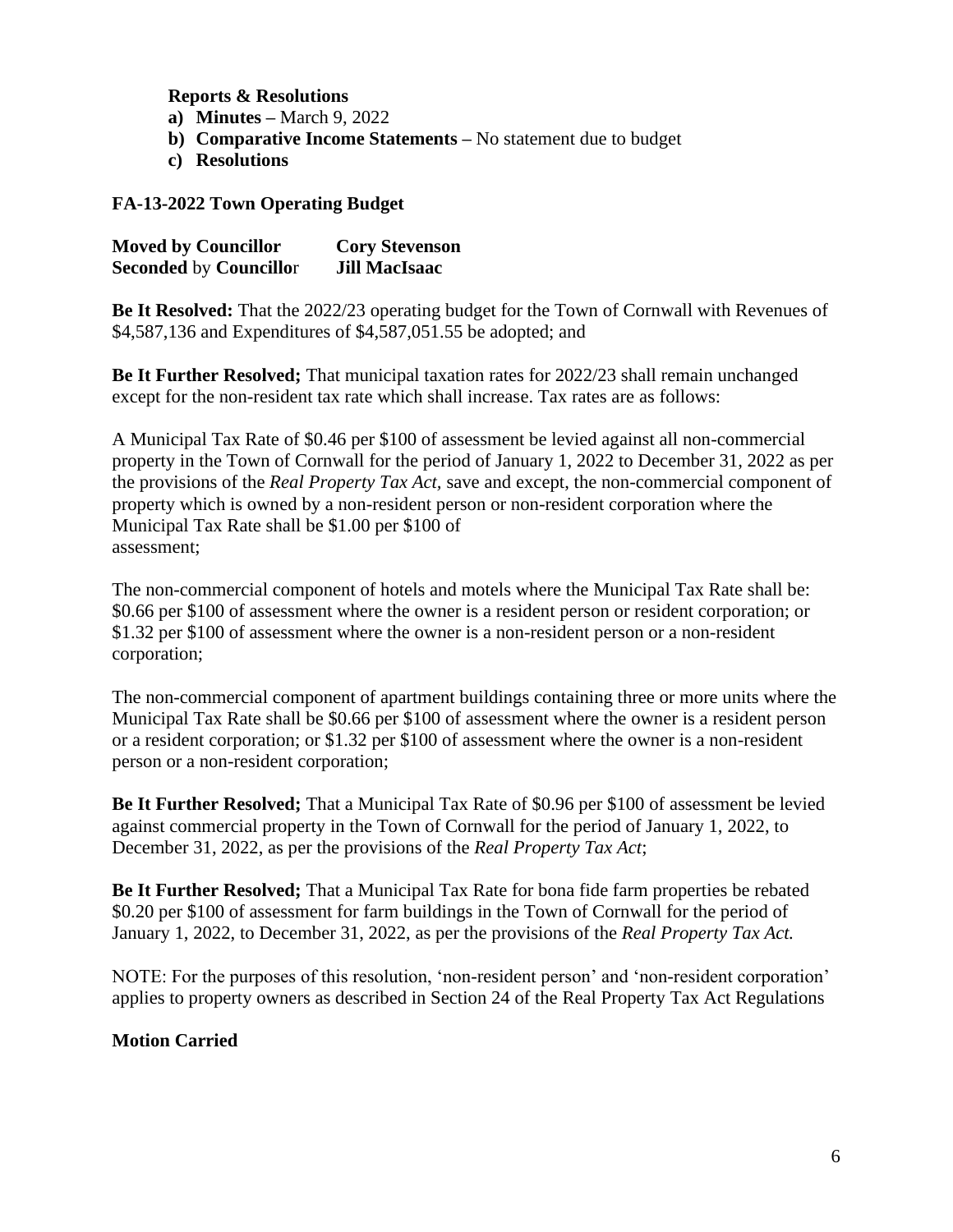### **FA-14-2022 Town Capital Budget**

| <b>Moved by Councillor</b>    | <b>Cory Stevenson</b> |
|-------------------------------|-----------------------|
| <b>Seconded by Councillor</b> | <b>Jill MacIsaac</b>  |

**Be It Resolved** That the 2022/23 capital budget for the Town of Cornwall with proposed expenditures of \$3,875,783 be adopted: and

**Be It Further Resolved;** That various expenditures in the capital budget are subject to the availability of funds from other levels of government and, should the proposed funding not be available from those levels of government, those projects may or may not proceed, at the discretion of Council.

### **Motion Carried**

### **FA-15-2022 Utility Operating Budget**

| <b>Moved by Councillor</b>    | <b>Cory Stevenson</b> |
|-------------------------------|-----------------------|
| <b>Seconded by Councillor</b> | <b>Jill MacIsaac</b>  |

**Be It Resolved;** That the 2022/23 operating budget for the Town of Cornwall Water and Sewer Utility with Revenues of \$1,843,946.00 and Expenditures of \$1,843,908.00 be adopted; and

**Be It Further Resolved;** That the Cornwall Water and Sewer Utility Corporation service rates will increase by 5% for Water and 10% for Sewer effective July 1, 2022, for the fiscal year 2022/23 and shall be as follows:

- 1. Unmetered water rate shall be \$296.10 per unit per year;
- 2. Sewerage rate shall be \$ 292.60 per unit per year;
- 3. Vacant serviced lots be charged \$44.55 per year for sewer and \$48.62 per year for water.

Metered water rate shall be: a consumption charge of .83 cents per cubic meter (minimum \$296.10 per year) plus a meter base charge as follows;

| 2" Meter         | $$217.00$ /year |
|------------------|-----------------|
| $1 \& ½$ " Meter | \$134.55/year   |
| 1" Meter         | \$104.67/year   |
| $3/4$ " Meter    | $$82.30$ /year  |
| $5/8$ " Meter    | \$74.97/year    |

#### **Motion Carried**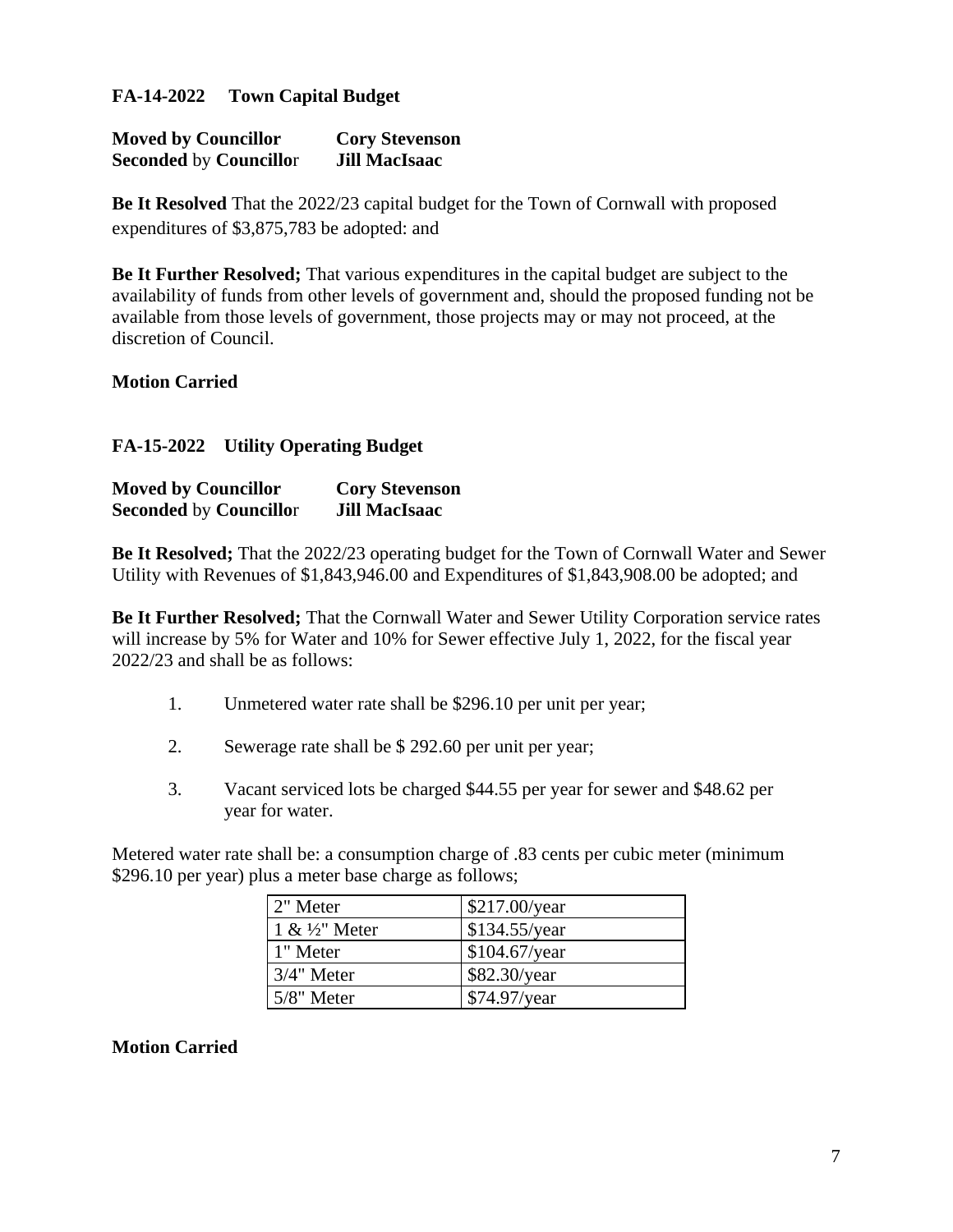### **FA-16-2022 Utility Capital Budget**

| <b>Moved by Councillor</b>    | <b>Cory Stevenson</b> |
|-------------------------------|-----------------------|
| <b>Seconded by Councillor</b> | <b>Jill MacIsaac</b>  |

**Be It Resolved;** That the 2022/23 capital budget for the Town of Cornwall Water and Sewer Utility with proposed expenditures of \$5,644,576 be adopted; and

**Be It Further Resolved;** That various expenditures in the capital budget are subject to the availability of funds from other levels of government and, should the proposed funding not be available from those levels of government, those projects may or may not proceed, at the discretion of Council.

#### **Motion Carried**

Mayor and Council thanked Corporate Service Manager Shelley Rector and staff for all their work on putting the budget together.

### **FA-17-2022 Appointment of Municipal Electoral Officer (MEO) and Deputy MEO**

| <b>Moved by Councillor</b>    | <b>Judy Herlihy</b>    |
|-------------------------------|------------------------|
| <b>Seconded by Councillor</b> | <b>Corey Stevenson</b> |

**Whereas:** Elections PEI is preparing for the 2022 Municipal Elections for the five (5) largest municipalities;

**And Whereas:** The Town of Cornwall must appoint a Municipal Electoral Officer (MEO) and Deputy MEO no later than Monday, May 9, 2022;

**Therefore, be it Resolved:** That the Town of Cornwall appoint Tim Garrity as the Municipal Elections Officer and Stephanie Thorpe as the Deputy Municipal Elections Officer for the 2022 Municipal Elections.

#### **Motion Carried**

#### **FA-18-2022 PEI Police Association Ad Purchase**

| <b>Moved by Councillor</b>    | <b>Cory Stevenson</b> |
|-------------------------------|-----------------------|
| <b>Seconded by Councillor</b> | <b>Jill MacIsaac</b>  |

**Whereas:** The Prince Edward Island Police Association publishes an annual Crime Prevention Guide, and this year's edition is the 33rd annual,

**And Whereas:** The Town of Cornwall generally purchases a one tenth (1/10) page colour advertisement in this publication, and desires to do so again,

**Therefore, be it Resolved:** That the Town of Cornwall purchase a one tenth (1/10) page colour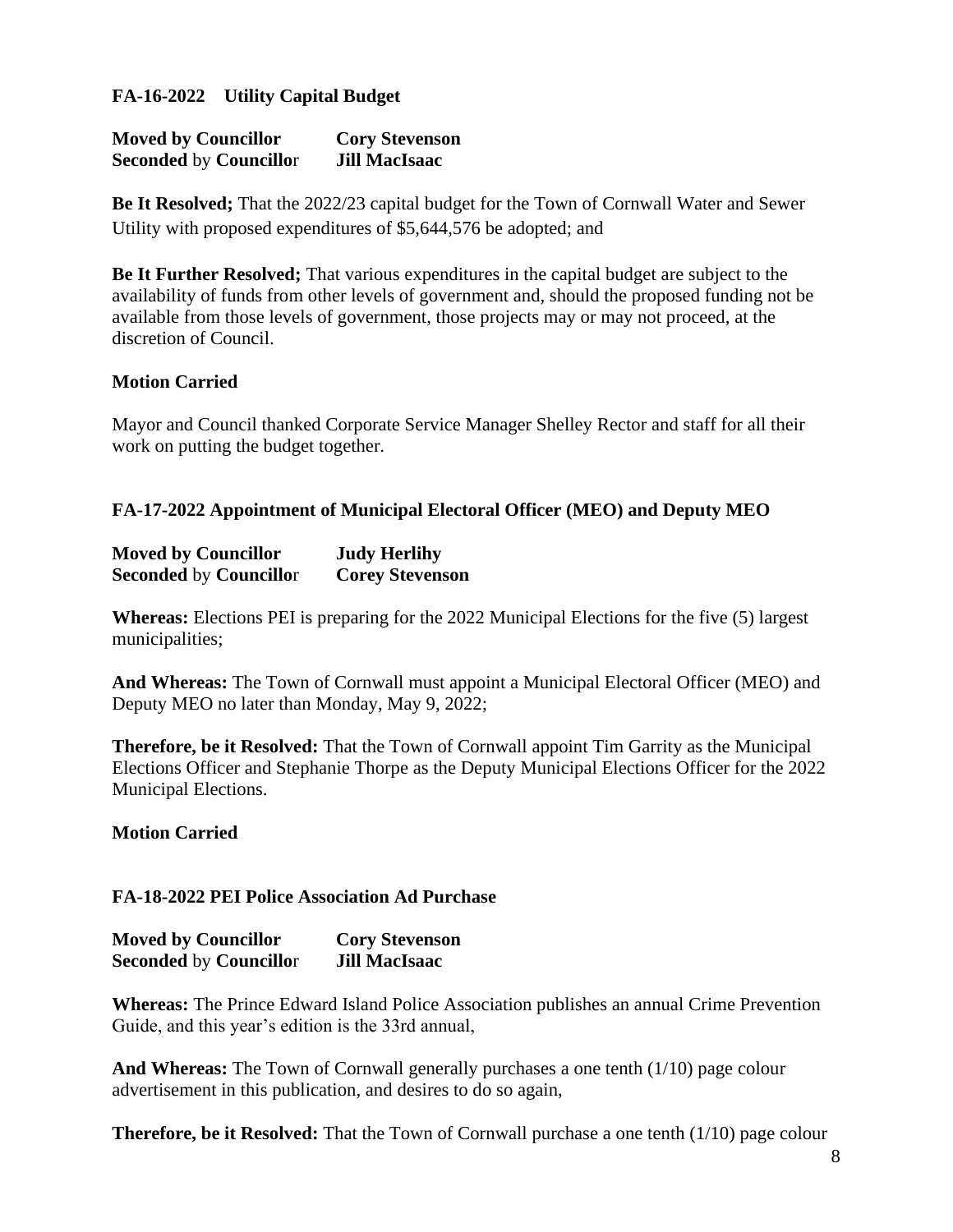advertisement in the 33rd annual Prince Edward Island Association for the price of two hundred and ninety dollars (\$290) inclusive of HST.

**Motion Carried**

**FA-19-2022 Longest Day of Smiles Proclamation**

| <b>Moved by Councillor</b>    | <b>Cory Stevenson</b> |
|-------------------------------|-----------------------|
| <b>Seconded by Councillor</b> | <b>Jill MacIsaac</b>  |

**Whereas:** Operation Smile Canada recognizes the importance of engaging community members in ways that enable them to use their passion and creativity to encourage positive change;

**And Whereas:** The Longest Day of Smiles encourages community ambassadors to raise awareness and funds to help a child born with a cleft condition smile and change their life with a free, safe, cleft surgery and comprehensive care;

**Therefore, be it Resolved:** That the Town of Cornwall proclaim June 19, 2022, as the Longest Day of Smiles in Cornwall.

### **Motion Carried**

**FA-20-2022 Legion Convention Donation**

| <b>Moved by Councillor</b>    | <b>Cory Stevenson</b> |
|-------------------------------|-----------------------|
| <b>Seconded by Councillor</b> | <b>Jill MacIsaac</b>  |

Whereas: The Royal Canadian Legion Prince Edward Island Command is celebrating its 66<sup>th</sup> Provincial Convention May 27-28, 2022;

**And Whereas:** A convention booklet will be distributed to all Branches, delegates and out of Province guests;

**Therefore, be it Resolved:** That the Town of Cornwall purchase an 8 ½ x 11 full page ad, for the cost of \$230 including HST, in the Royal Canadian Legion 66<sup>th</sup> Provincial Convention Ad book.

#### **Motion Carried**

# **(ii) MUNICIPAL SERVICES Monthly Reports were included in the package**.

- **1) Reports & Resolutions**
	- **(a) Humane Society Report**
	- **(b) Fire Department Report**
	- **(c) Police Report**
	- **(d) Bylaw Enforcement**
	- **(e) Transit**